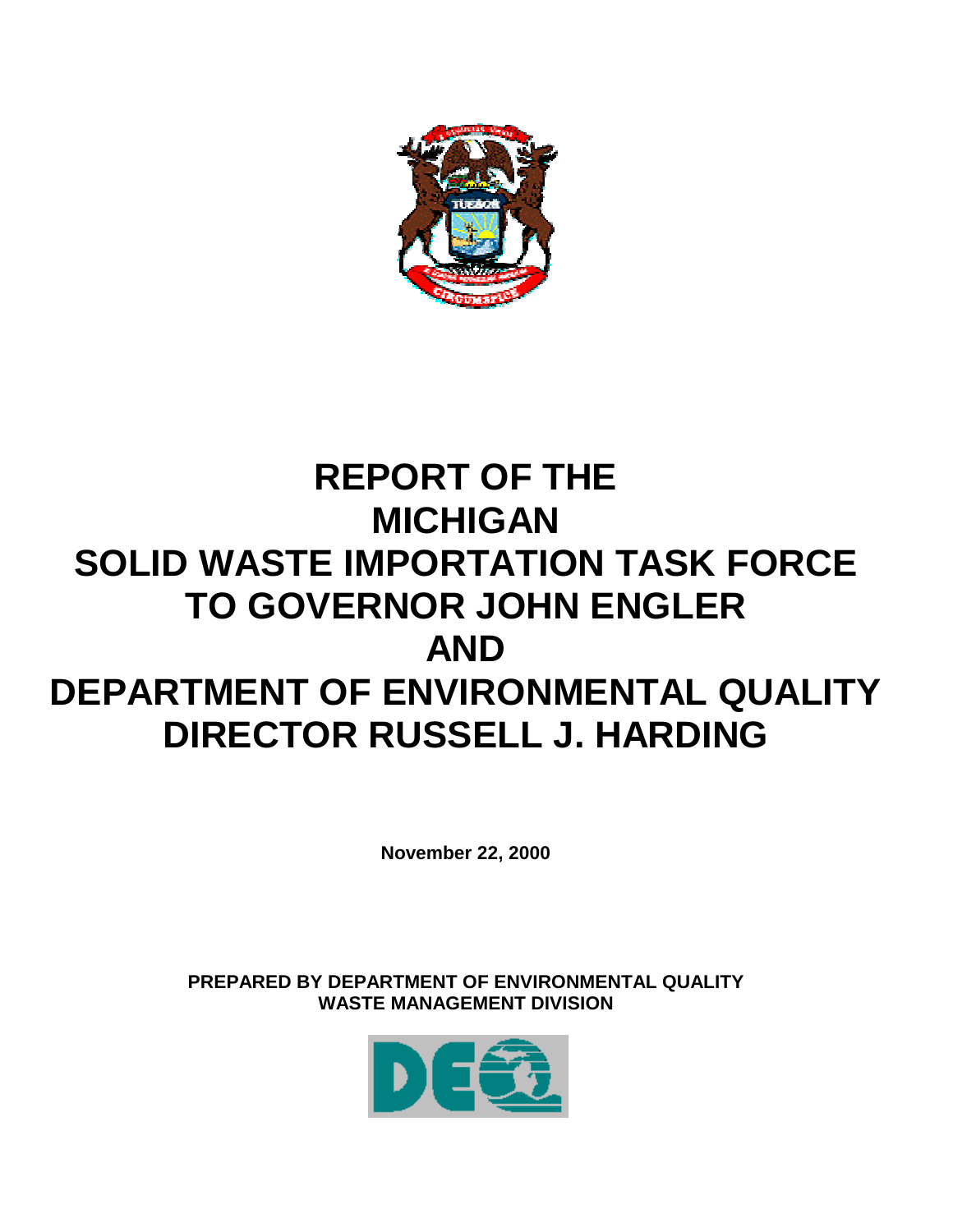## **INTRODUCTION**

In 1992 the United States Supreme Court ruled, in the matter of *Fort Gratiot Sanitary Landfill v. Michigan Department of Natural Resources*, that provisions of the Michigan Solid Waste Management Act, which allowed counties to impose restrictions on the importation of solid waste from other states and countries through their Solid Waste Management Plans, violated the United States Constitution and were not enforceable. The United States Constitution Commerce Clause reserves to the United States Congress the authority to regulate commerce between the states and with foreign countries. The Courts have long recognized the so-called "dormant" nature of the Commerce Clause as prohibiting states from such areas of regulation unless authorized by Congress. Since 1992, Michigan and other states have worked with Congress to seek federal legislation that would authorize states to regulate imports of waste from other states and countries. However, primarily as a result of the concerted resistance by some Congressional Members, including key committee chairmen, compromise legislation to address this issue has not been advanced for final passage. As a result, while movement of waste between Michigan counties is still regulated by state law, there are no restrictions on imports of waste from outside of the state.

Despite several years of efforts by Michigan and other states to seek solutions to this problem through both state level and Congressional efforts, constitutional legislation to grant reasonable authority to states and communities to control waste imports has not come to fruition. To assist in efforts to address this issue, on May 28, 1999, Governor John Engler established, by Executive Order 1999-3, the Michigan Solid Waste Importation Task Force (Task Force). The Task Force consisted of six people appointed by the Governor representing specific areas of interest involved with the issue of waste imports and four additional members appointed (two each) by the Senate majority Leader and the Speaker of the House of Representatives.

Executive Order 1999-3 established three specific charges for the Task Force:

- 1. Identify trends, causes, and consequences of the importation of solid waste;
- 2. Meet with members of the Michigan Congressional Delegation and other members of Congress to encourage passage of federal legislation to allow Michigan to control the importation of solid waste; and
- 3. Provide recommendations to the Governor and the Director of the Michigan Department of Environmental Quality (MDEQ) concerning the control of interstate and international waste imports.

The Task Force was also charged to complete and submit a report with its final recommendations to the Governor and the Director of the MDEQ by December 1, 1999. This date was extended to December 1, 2000, by Executive Order 1999-14.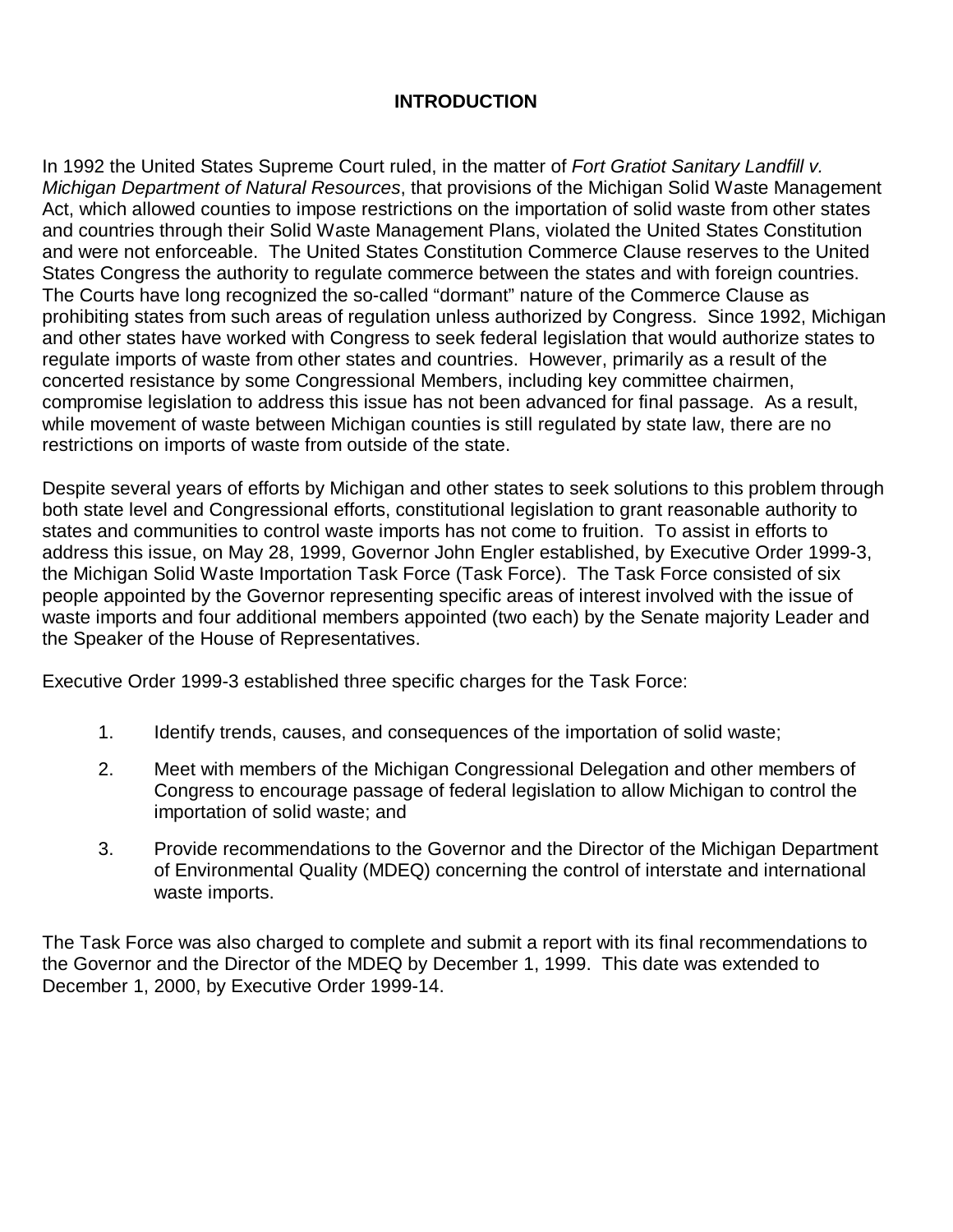Members of the Task Force are:

#### Business Community:

Mr. Terry Guerin - Granger Companies and the Michigan Waste Industry Association Mr. Jeffrey Hartlund – Ford Motor Company

#### Local Government:

Mr. Gary Schocke, Supervisor of Bruce Township, Macomb County Mr. Richard Hawks, Chair, Clinton County Board of Commissioners and Chair of the Task Force

#### Environmental Organizations:

Mr. Dennis Fox, Michigan United Conservation Clubs Ms. Frances Schonenberg, East Michigan Environmental Action Council

#### Appointed by the Speaker of the House:

Representative William R. Byl Representative Larry Julian

#### Appointed by the Senate Majority Leader:

Senator Kenneth R. Sikkema Mr. Joseph Shannon, Attorney with the firm of Jaffe, Raitt, Heuer and Weiss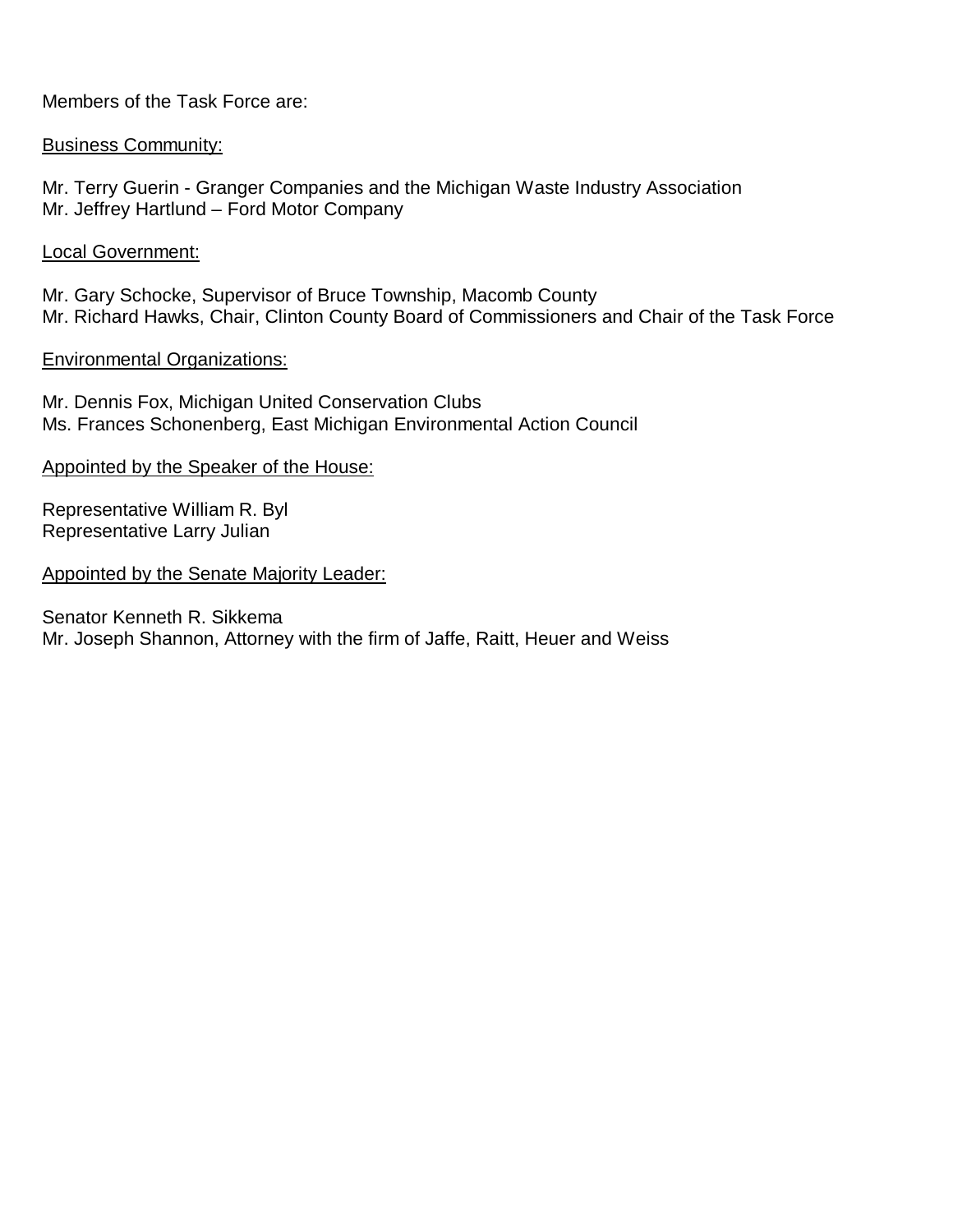# **CONTENTS**

- I. Background
- II. History
- III. Findings and Recommendations
- IV. Summary of Comments from Various Interests Represented on Task Force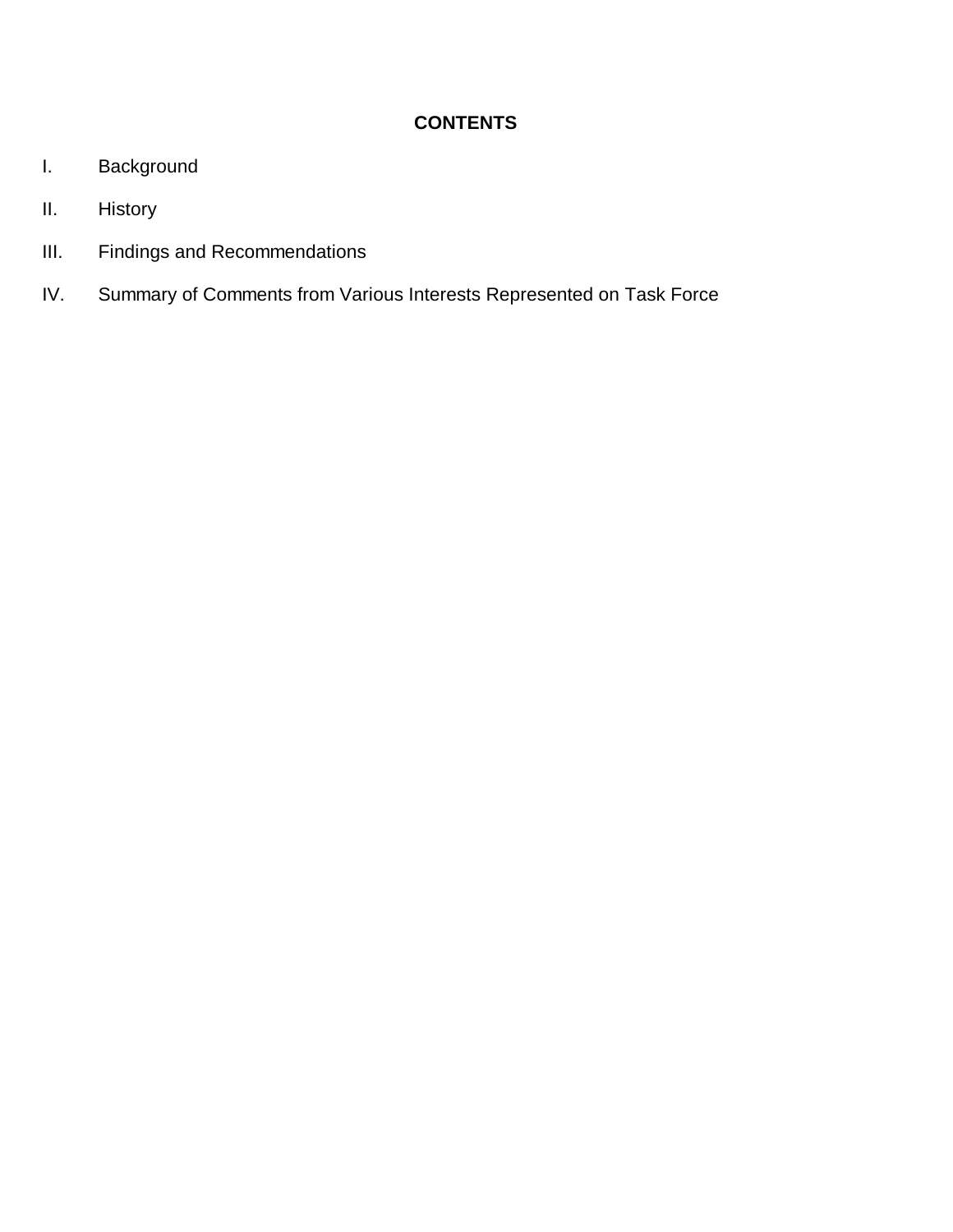## **I. Background**

Michigan and many other states are recipients of large volumes of solid waste imported from other states and from Canada for disposal. These imports can adversely impact disposal capacity developed as part of local planning activities, can undermine support for local recycling activities, and because of differences in regulatory definitions between United States and Canadian law, can result in inadvertent disposal of wastes in Michigan disposal areas that are not permitted. As noted in the Introduction to this Report, Michigan no longer has legal authority to restrict these unwelcome imports despite several years of efforts coordinated with other importing states to seek legislative remedies.

Michigan Governor John Engler established the Michigan Solid Waste Importation Task Force (Task Force) to examine trends, causes, and consequences of these imports and to develop recommendations to address this issue. The Task Force was also charged with assisting in efforts to encourage passage of federal legislation to address the import issue. This Report describes the efforts and outcomes of the Task Force to examine available information on solid waste import volumes and causes and provides recommendations to address this issue.

### **II. History**

Part 115, Solid Waste Management, of the Natural Resources and Environmental Protection Act, 1994 PA 451, as amended (formerly known as 1978 PA 641, as amended, the Solid Waste Management Act), provides in part as follows:

Section 11513. A person shall not accept for disposal solid waste or municipal solid waste incinerator ash that is not generated in the county in which the disposal area is located unless the acceptance of solid waste or municipal solid waste incinerator ash that is not generated in the county is explicitly authorized in the approved county solid waste management plan. The department shall take action to enforce this section within 30 days of obtaining knowledge of a violation of this section.

Section 11538(6) In order for a disposal area to serve the disposal needs of another county, state, or country, the service, including the disposal of municipal solid waste incinerator ash, must be explicitly authorized in the approved solid waste management plan of the receiving county. With regard to intercounty service within Michigan, the service must also be explicitly authorized in the exporting county's solid waste management plan.

In 1992, the United States Supreme Court ruled in the matter of *Fort Gratiot Sanitary Landfill v. Michigan Department of Natural Resources* that the above provisions, to the extent they restrict imports of solid waste from outside of the state of Michigan, are unconstitutional. Since that time, Michigan, in coordinated efforts with other states, has worked with members of Congress to craft legislation which would give states the ability to impose reasonable regulation of waste imports while recognizing existing waste management relationships and the needs of the waste disposal industry and waste generators to operate effectively. To date, states' efforts to secure such authority have been unsuccessful.

Michigan has collected waste disposal and import data since 1996. While these data indicate that as a percentage of total waste disposed in landfills, out-of-state waste imports have remained relatively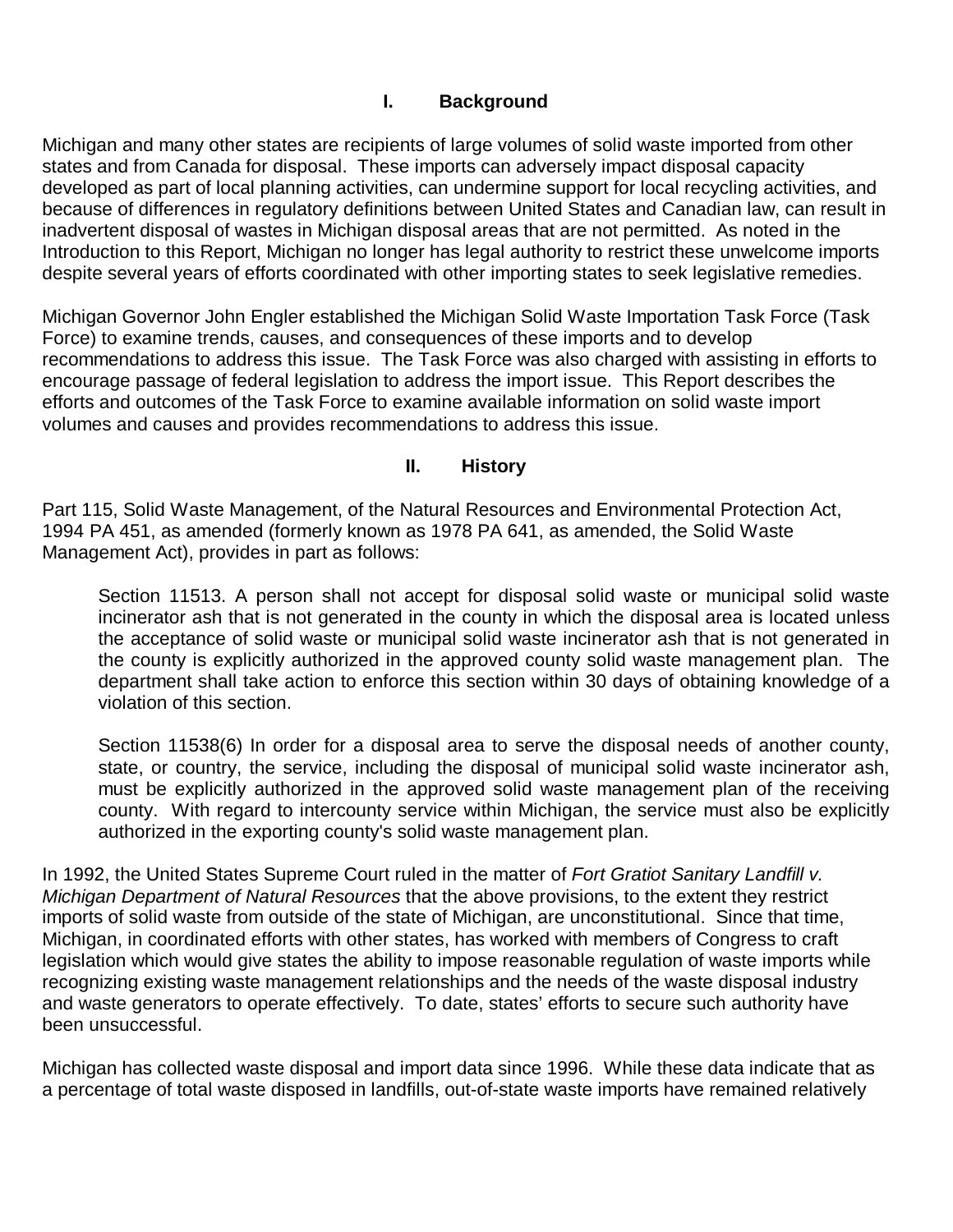stable at 11-13 percent, the actual volume of waste imports has continued to rise. The impending closure of the world's largest landfill, Fresh Kills in New York City, has already brought about significant increases in export of New York waste to other states for disposal. Replacement disposal capacity for Fresh Kills Landfill has not been developed. When Fresh Kills Landfill ultimately closes, significant increases in waste exports from New York are expected. Michigan is certainly vulnerable to receiving some of these wastes. In addition, the Metro Toronto government is currently reviewing bids for disposal of all the solid waste from that large metropolitan area as available local disposal capacity will soon be gone. Some of the bids under consideration propose disposal of from 500,000 tons per year to all of Metro Toronto waste (expected to exceed one million tons per year) in Michigan landfills.

The Task Force held an initial meeting on March 17, 2000, with subsequent meetings on May 1, 2000, June 19, 2000, July 24, 2000, and September 18, 2000. During these meetings the Task Force examined the volume of solid waste disposed in Michigan landfills; the volume and sources of waste imports and exports into and out of Michigan; the trend of waste disposal and imports and its potential impact on disposal capacity; and disposal costs, processes for creating new disposal capacity, and recycling programs in other states and Canada and their potential relationship to waste imports to Michigan.

The Task Force also examined relevant court cases, efforts at the state level to address control of imports and federal legislative initiatives, and prospects for legislative remedies.

## **III. Findings and Recommendations**

*1. Current levels of solid waste imports are manageable without immediate impacts on disposal capacity for Michigan citizens.*

## **Discussion**

The Michigan Department of Environmental Quality (MDEQ) estimates that Michigan currently has approximately 15-17 years of landfill disposal capacity available. Based on reported annual disposal volumes times 15 years, this equates to an estimated 634,236,045 cubic yards of disposal capacity. Some additional expansion potential is also provided by county solid waste management plans for some existing landfills. Current imports are reported at slightly more than 6,000,000 cubic yards per year. If imports were to remain at this level, their impact on available disposal capacity would continue to be minimal.

*2. Solid waste imports show a continuing trend to increase. Current events suggest a potential for significant increases in waste imports to Michigan and other importing states. If such increases occur, significant negative impacts on Michigan disposal capacity may result.*

#### **Discussion**

While out-of-state waste imports to Michigan have remained at 11-13 percent of the total waste disposed, actual volumes of waste imports have been increasing. In Fiscal Year 1995-96, the first year for which this data was collected, waste imports totaled approximately 5.7 million cubic yards. In Fiscal Year 1998-99, imports were nearly 6.5 million cubic yards, an increase of over 14 percent. The impending closure of New York City's Fresh Kills Landfill and the current contracting activities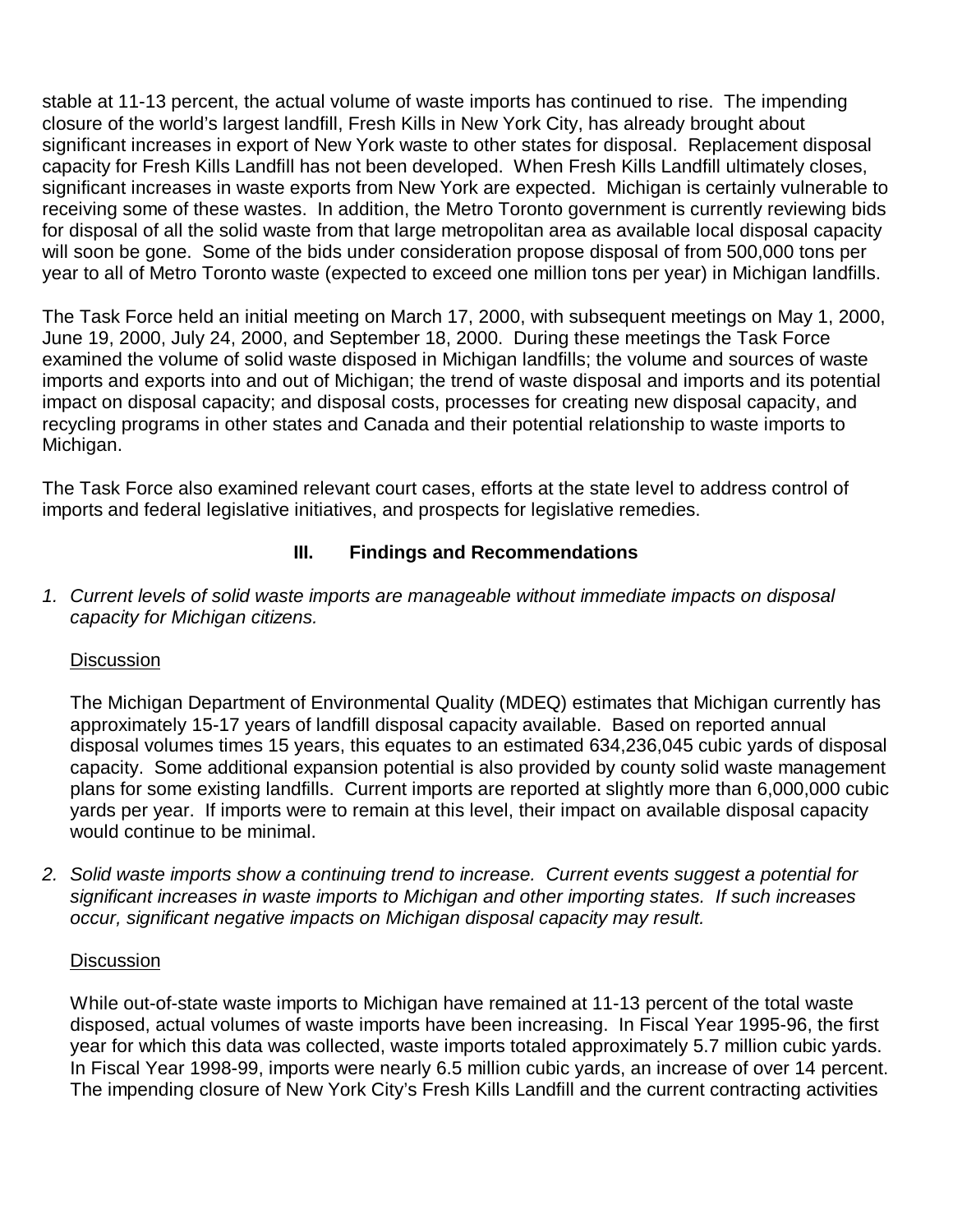for disposal of Metro Toronto waste, which includes proposals for disposal in Michigan, suggests strong potential for even more significant increases in waste imports. If significant increases in waste imports occur, Michigan solid waste disposal capacity will diminish at a much faster rate than planned. Current Michigan disposal capacity was developed as part of county solid waste management plans to meet long-term disposal needs of Michigan communities. Losing this capacity at significantly increased rates undermines the long-term planning done by these communities and will result in the need to establish new disposal capacity or find capacity in other locales.

*3. Significant increases in waste imports will undermine local efforts to maintain and expand waste reduction and recycling efforts.*

## **Discussion**

Development of local disposal capacity as part of county planning activities was done as part of integrated waste management strategies intended to include waste recycling and composting activities. Preservation of long-term disposal space was one of the principal motives for these integrated approaches. Loss of capacity because of significant imports of waste from jurisdictions, which have not made provisions equivalent to Michigan's to manage their own waste, undermines local commitment to waste planning and will hinder growth of recycling in Michigan.

*4. State legislative options to control imports of solid waste from out-of-state are limited. State legislation that will actually limit waste imports will likely not withstand constitutional challenge. Legislative approaches that will withstand constitutional challenge are not likely to be effective at limiting imports.*

# **Discussion**

Many importing states have enacted legislation to restrict waste imports. Approaches have included imposition of special fees on out-of-state wastes, additional documentation and certification requirements on out-of-state wastes that are not required on in-state wastes, limitations on transportation options for imports, limitations on the amount of out-of-state waste allowed into private in-state disposal areas over time, and denial of disposal area permits where facilities will serve out-of-state waste sources. In every case to date, courts have found these state efforts unconstitutional in the absence of federal legislative authority. Court decisions to date in other states have made clear that measures that will limit imports will not withstand challenge if they discriminate in how they regulate out-of-state waste sources versus in-state sources. Several such legislative proposals have been developed in Michigan since 1992. Those measures, which would actually be effective at limiting waste imports, all contain discriminatory defects that are not believed able to withstand legal challenge.

*5. Federal legislation to grant to states reasonable authority to control waste imports is necessary.*

## **Discussion**

As discussed above, to date, all state level efforts attempted in other states to control waste imports have been found unconstitutional because Congress has not enacted laws to grant states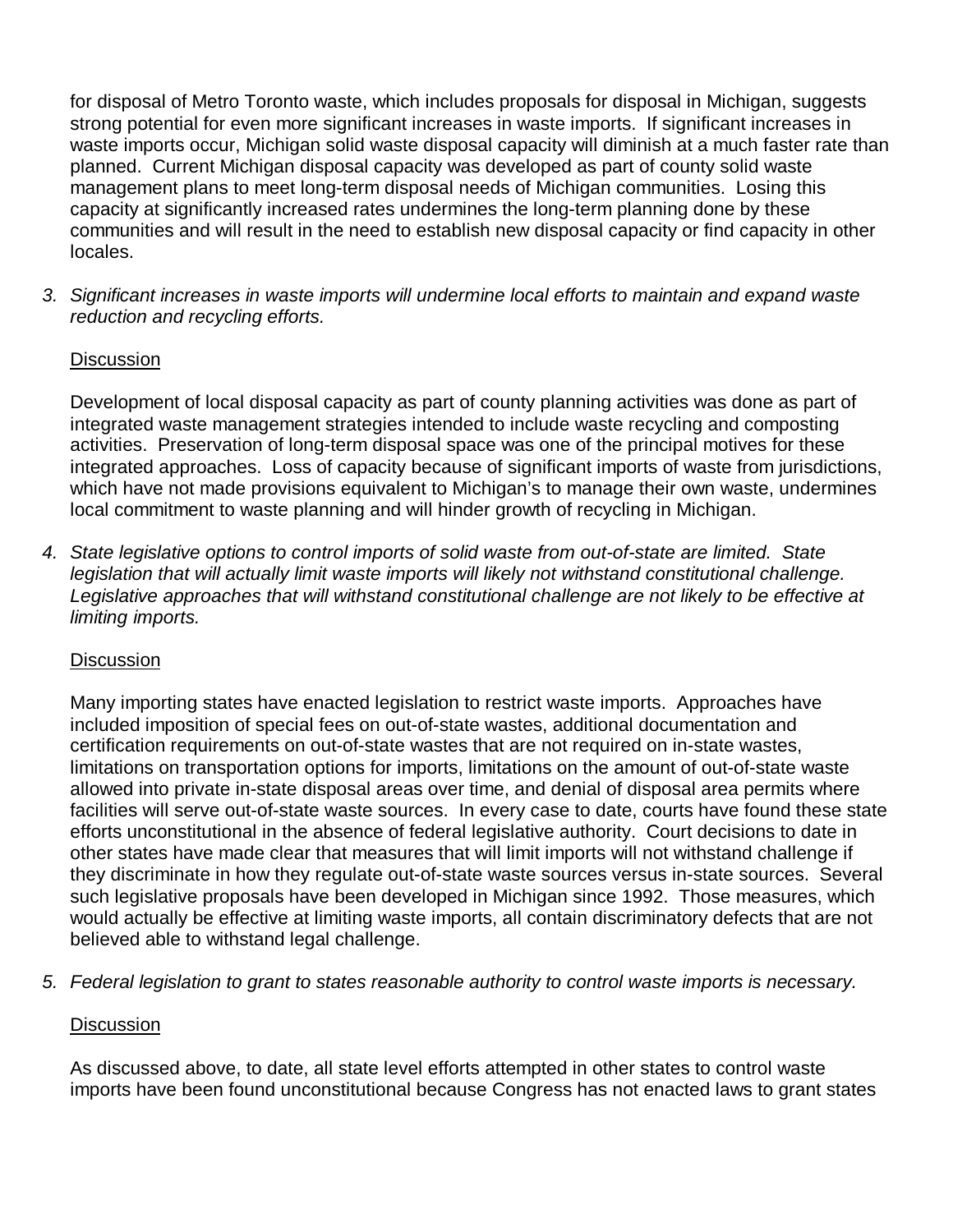authority to regulate this area of commerce. It is clear that the only remedy sure to withstand legal challenge is one based on authority granted to states by Congress. Most court decisions have made clear that Congress has the authority to enact such authority.

*6. Federal legislation should balance the needs for communities to effectively plan for integrated waste management programs for their long-term needs and the needs of the disposal industry to operate effectively.*

## **Discussion**

Throughout the effort of the last eight years to seek federal legislation to address out-of-state waste imports, the competing needs of communities to plan for their long-term needs and be able to ensure the substance of those plans and the needs of private waste disposal firms to operate profitably, to compete fairly with each other, and to honor existing contractual relationships have been apparent. Michigan and the other importing states have long advocated that federal legislation must strike a balance between these needs. States have also recognized the need to maintain regional waste management relationships. States have supported legislation that would also allow local communities to authorize additional waste imports if locally acceptable to do so as well as to ensure the ability of private parties to make decisions necessary to address disposal liability concerns of special risk wastes.

The Task Force supports the development of federal legislation that will seek this balance. Reasonable controls on waste imports are needed to ensure the viability of local, long-term integrated waste planning. Any legislation needs to take into account existing practices and relationships and fully recognize the legitimate needs of the private market place.

*7. It is unlikely that the 106th Congress will consider legislation to address this issue before the end of 2000.*

## Discussion

No bills are currently scheduled for hearings in either the U.S. House or Senate committees with jurisdiction over this issue. Primary consideration of legislation on this issue has been in the House Committee on Commerce and the Senate Committee on Environment and Public Works. The Chairman of the House Commerce Committee has been unwilling to consider interstate waste legislation due to the lack of agreement between importing and exporting states on the structure and content of proposed bills. Negotiations between importing and exporting states over the past year ended without resolution. Given that the 106<sup>th</sup> Congress intends to adjourn in early or mid-October for the entire year, consideration of waste legislation in the few remaining workdays of the session is unlikely.

*8. The Task Force should develop a strategy to work with the Michigan Congressional delegation and with the Task Force members' respective national organizations to urge enactment of legislation by the 107th Congress to address this issue. Michigan should continue its efforts to coordinate with other states to develop and promote enactment of needed legislation. The Task Force's strategy should coordinate with these efforts.*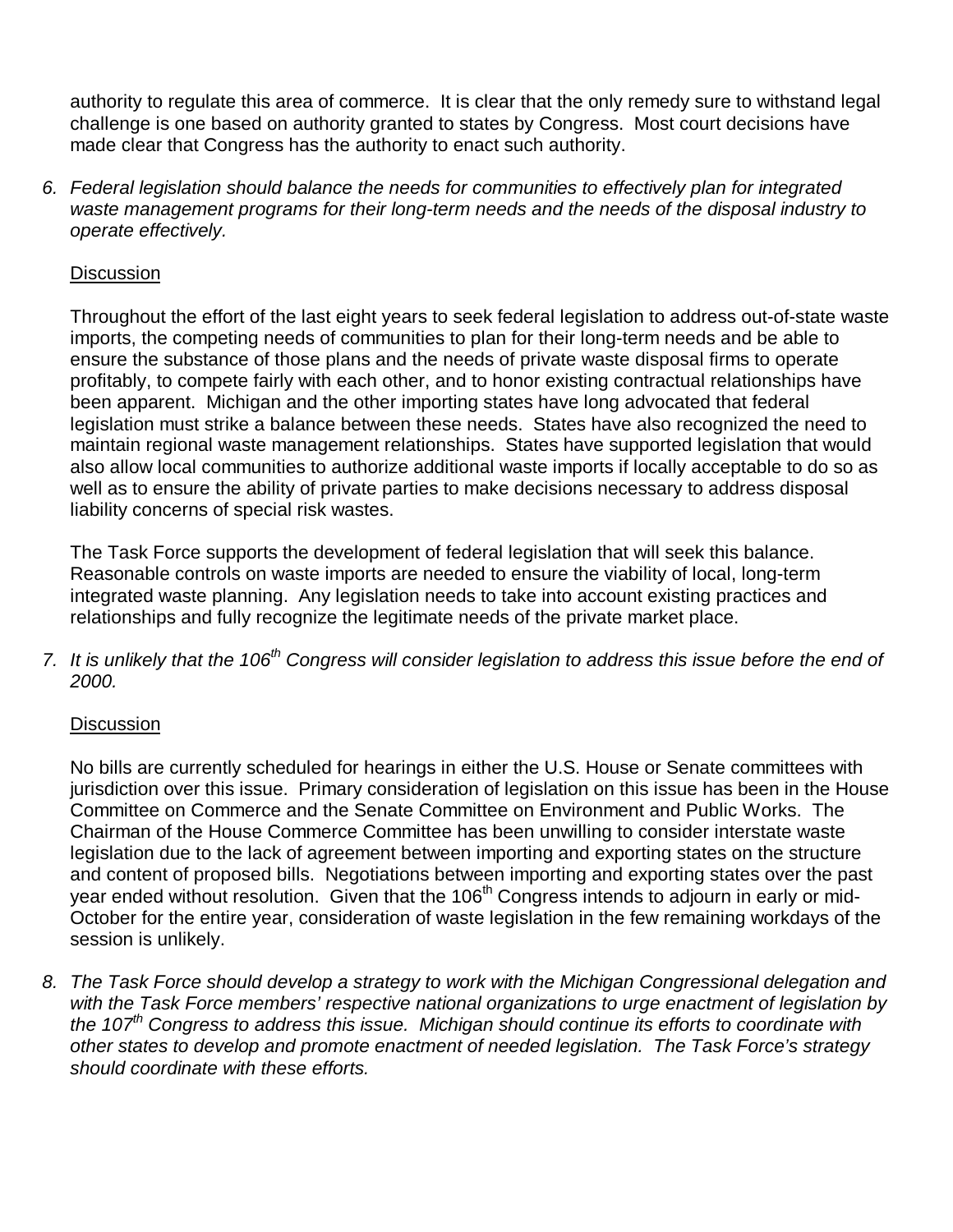### **Discussion**

Next year, we will witness the advent of a new Administration and changes in the make-up of the 107<sup>th</sup> Congress, including a new chairman of the House Commerce Committee. These changes, coupled with the growing public awareness and increasing waste imports throughout the Mid-Atlantic region of the country due to the closure of the Fresh Kills Landfill in New York City, may reinvigorate the debate on interstate legislation at the federal level.

The Task Force should work in conjunction with MDEQ staff and the Governor's Washington, D.C. office to meet with members of the Michigan delegation and other key Congressional members early in the 107<sup>th</sup> Congress to advocate action on interstate waste legislation. In addition, Task Force members should also work with their respective national organizations and forge partnerships with colleagues from other importing states in a collaborative effort to promote congressional action.

MDEQ staff and the Governor's Washington, D.C. staff have coordinated with other importing and exporting states since the 1992 Fort Gratiot decision to develop potential legislative solutions to this issue and to develop efforts to move such legislation forward. These efforts should continue. Strategies developed by the Task Force to assist in development and support for federal legislation should coordinate with these continuing state level efforts.

# **IV. Summary of Comments From Interests Represented on Task Force**

Members of the Task Force representing different perspectives requested that the report include discussion of their respective interest areas' points of view on the issues discussed in this report. A summary of these various viewpoints as provided by Task Force members who chose to do so follows.

#### Local Government

County and local government interest indicated that, as discussed in the body of the report, the ability to mitigate the effect of waste imports is essential to making local planning for integrated waste management successful. Public acceptance of disposal activities and participation in waste reduction, reuse, and recycling programs, which help preserve planned-for disposal capacity, cannot be maintained when large volumes of waste for which communities did not plan are imported. Local commitment to programs that preserve landfill space is weakened when that distant communities use space with no stake in local programs or plans. These local governments strongly support the need for federal legislation to restore reasonable controls to waste imports from other states and countries.

#### Disposal Industry

Representatives of the commercial solid waste industry do not support enactment of controls over out-of-state waste imports. As a result of the transition over the last few years from mostly publicly owned landfills to primarily private, commercial landfill operations, the landfill industry suggests that waste management should be governed more by free market forces and a larger open market environment rather than by local government regulation. Given the significant